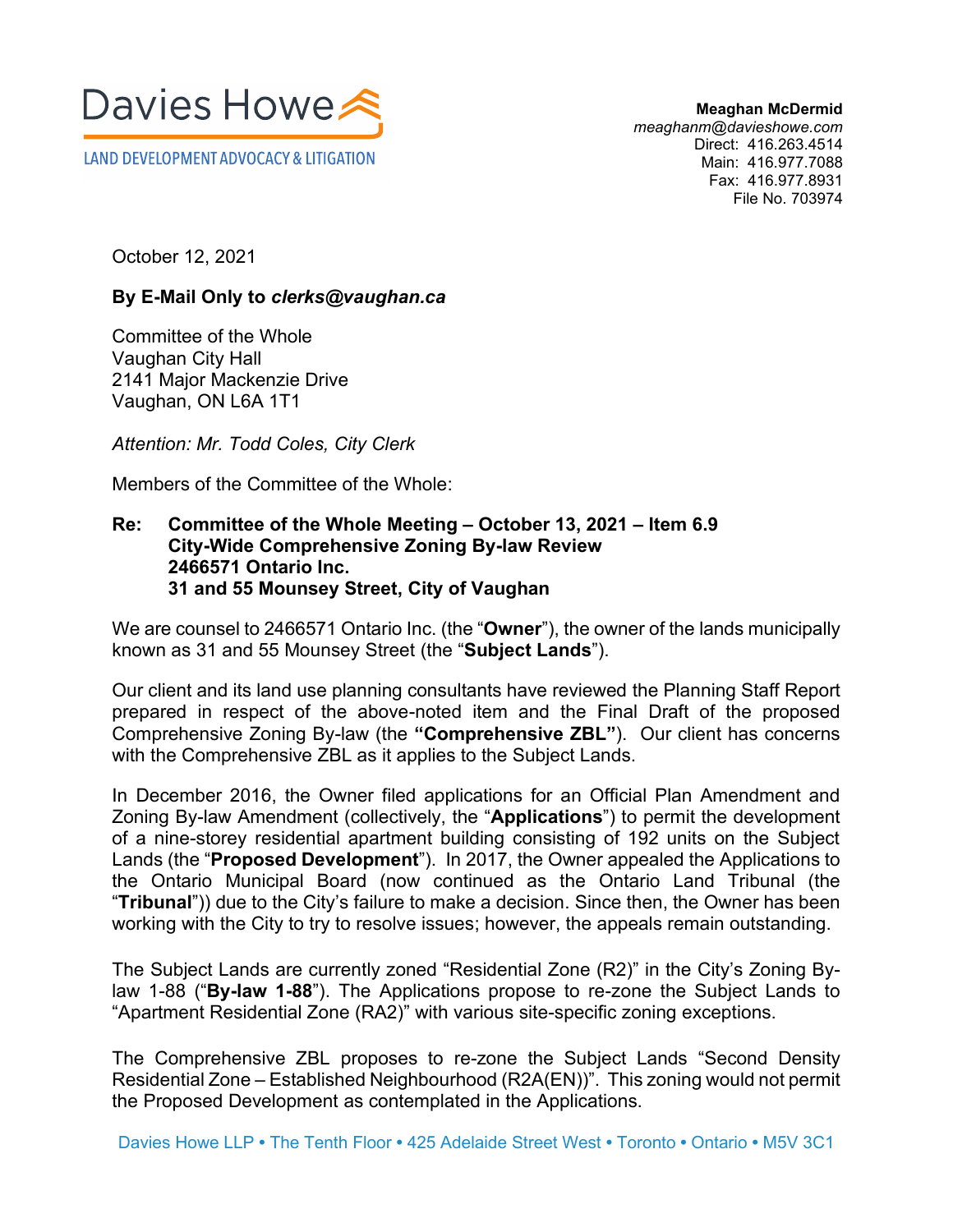

We understand from the Planning Staff Report that their intent was to include transition provisions in the Comprehensive ZBL to provide transition for in-progress development applications. While our client agrees with this intention, in our view, the proposed transition provisions in section 1.6.3 of the Comprehensive ZBL do not achieve the intended objective and do not provide adequate assurance that the Applications could be implemented, if approved by the Tribunal.

In particular, section 1.6.3.3 provides that the Comprehensive ZBL would not apply to prevent the approval of applications filed on or before its effective date, provided the application has been deemed complete and it "was in compliance with Zoning By-law 1- 88, as amended, and any finally approved minor variances including minor variances qualified by Section 1.6.3.1". As drafted, this section would automatically exclude any zoning by-law amendment applications, including the one filed for the Subject Lands, because such applications, by their very nature, do not comply with By-law 1-88.

If approved as proposed, the Comprehensive ZBL would not allow for any in-progress zoning by-law amendment applications, including the Applications, to be approved and implemented in accordance with that approval. Based on the comments in the Planning Staff Report, this appears to be an unintended outcome, which will lead to many unnecessary appeals of the Comprehensive ZBL in order to protect existing applications, or the need to apply for new zoning by-law amendments, which would be inefficient, impractical and prejudicial to applicants.

Given the inadequacy of the proposed transition provisions and the outstanding Applications, the Owner requests that the transition provisions be modified to ensure that the Applications may be approved despite the passing of the Comprehensive ZBL and any subsequent development applications and/or permits required to implement them will be determined in accordance with such approval. Alternatively, the Owner requests that the Subject Lands be excluded from the Proposed By-law until such time as the Applications are determined by the Tribunal.

Our client remains open to working co-operatively with City Staff and would be pleased to discuss these concerns and its proposed modifications further.

We request notice of any future meetings of Council or its Committees and any decisions made by the Committee of the Whole or Council respecting this matter.